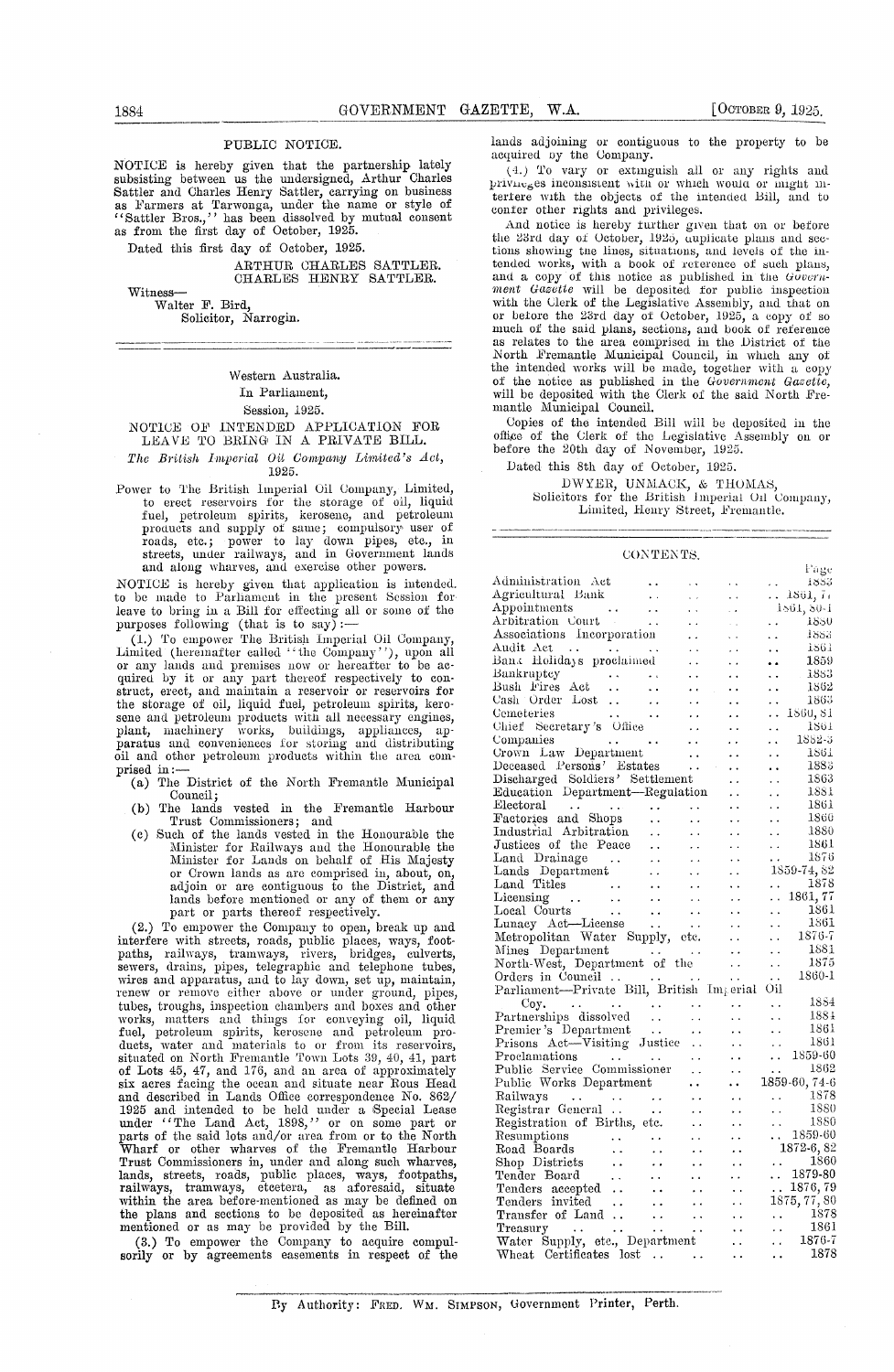

# Government Gazette

## PERTH, FRIDAY, 9 OCTOBER 1925 No. 44

© STATE OF WESTERN AUSTRALIA

### **CONTENTS**

Administration Act Agricultural Bank Appointments Arbitration Court Associations Incorporation Audit Act Bank Holidays proclaimed Bankruptcy Bush Fires Act Cash Order Lost Cemeteries Chief Secretary's Office Companies Crown Law Department Deceased Persons' Estates Discharged Soldiers' Settlement Education Department—Regulation Electoral Factories and Shops Industrial Arbitration Justices of the Peace Land Drainage Lands Department Land Titles Licensing Local Courts Lunacy Act—License Metropolitan Water Supply, etc. Mines Department North-West, Department of the Orders in Council Parliament—Private Bill, British Imperial Oil Coy. Partnerships dissolved Premier's Department Prisons Act—Visiting Justice Proclamations Public Service Commissioner Public Works Department Railways Registrar General Registration of Births, etc.